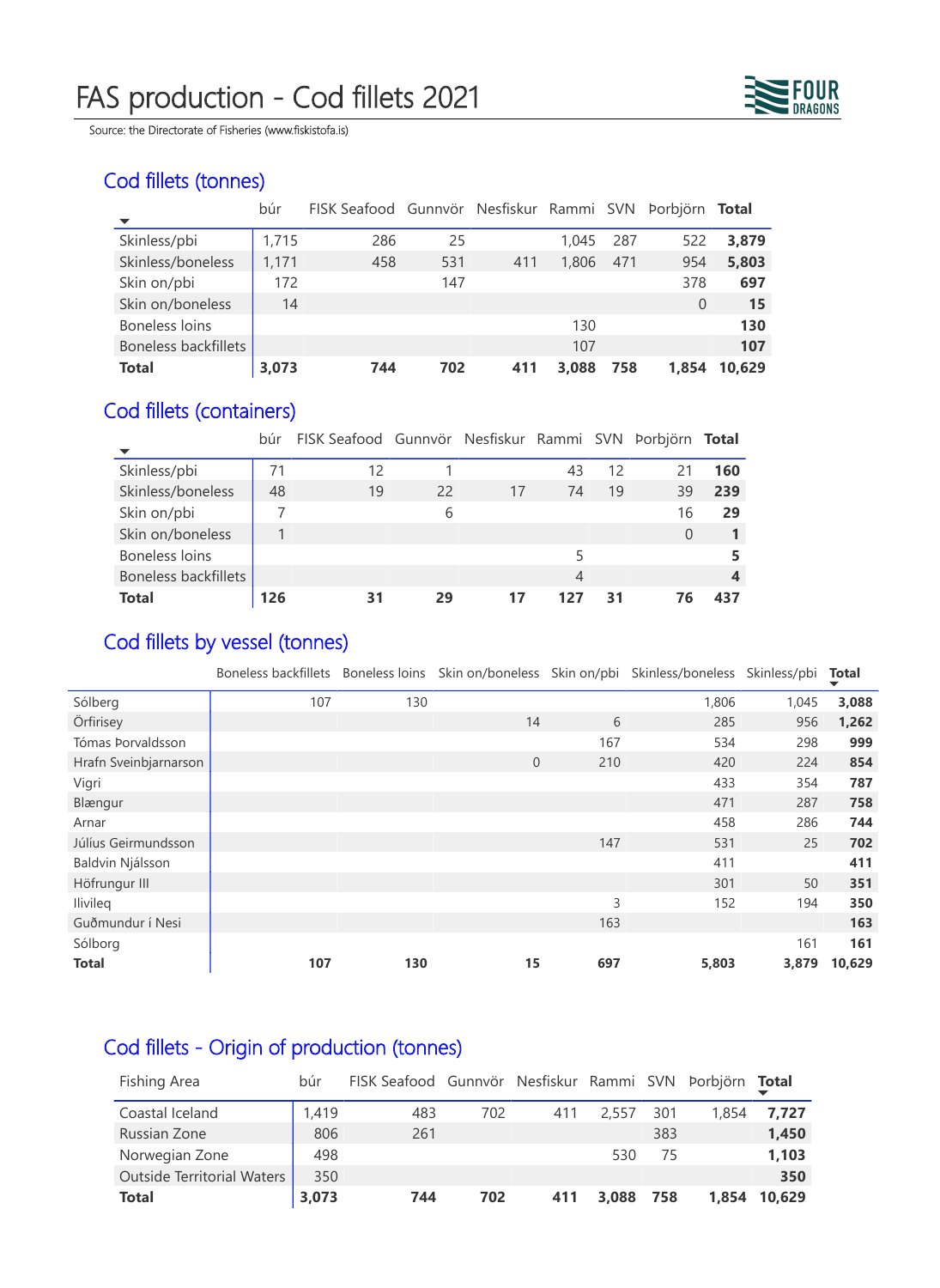# FAS production - Haddock fillets 2021



Source: the Directorate of Fisheries (www.fiskistofa.is)

### Haddock fillets (tonnes)

|                   | búr   | FISK Seafood Gunnvör Nesfiskur Rammi SVN Þorbjörn Total |     |     |     |      |    |           |
|-------------------|-------|---------------------------------------------------------|-----|-----|-----|------|----|-----------|
| Skinless/pbi      | 872   | 44                                                      |     |     |     | 111  |    | 170 1,197 |
| Skinless/boneless | 223   | 206                                                     | 260 | 371 | 367 | 5    |    | 315 1,746 |
| Skin on/pbi       |       |                                                         | 59  |     |     |      | 13 |           |
| <b>Total</b>      | 1,094 | 250                                                     | 319 | 371 | 367 | -116 |    | 498 3,015 |

## Haddock fillets (containers)

|                   |    | búr FISK Seafood Gunnvör Nesfiskur Rammi SVN Þorbjörn Total |    |    |    |    |     |
|-------------------|----|-------------------------------------------------------------|----|----|----|----|-----|
| Skinless/pbi      | 36 |                                                             |    |    |    |    | 49  |
| Skinless/boneless | 9  | 8                                                           | 11 | 15 | 15 | 13 |     |
| Skin on/pbi       |    |                                                             |    |    |    |    |     |
| <b>Total</b>      | 45 | 10                                                          | 13 | 15 | 15 |    | 124 |

## Haddock fillets by vessel (tonnes)

|                       |    | Skin on/pbi Skinless/boneless Skinless/pbi |       | <b>Total</b> |
|-----------------------|----|--------------------------------------------|-------|--------------|
| Vigri                 |    | 157                                        | 248   | 405          |
| Baldvin Njálsson      |    | 371                                        |       | 371          |
| Sólberg               |    | 367                                        |       | 367          |
| Höfrungur III         |    | 22                                         | 320   | 342          |
| Örfirisey             |    | 44                                         | 290   | 334          |
| Júlíus Geirmundsson   | 59 | 260                                        |       | 319          |
| Tómas Þorvaldsson     |    | 161                                        | 100   | 261          |
| Arnar                 |    | 206                                        | 44    | 250          |
| Hrafn Sveinbjarnarson | 13 | 153                                        | 70    | 237          |
| Blængur               |    | 5                                          | 111   | 116          |
| Sólborg               |    |                                            | 14    | 14           |
| <b>Total</b>          | 72 | 1,746                                      | 1,197 | 3,015        |

## Haddock fillets - Origin of production (tonnes)

| Fishing Area    | búr   | FISK Seafood Gunnvör Nesfiskur Rammi SVN Þorbjörn |     |     |     |     | Total     |
|-----------------|-------|---------------------------------------------------|-----|-----|-----|-----|-----------|
| Coastal Iceland | 1,036 | 236                                               | 319 | 371 | 333 | 102 | 498 2,895 |
| Russian Zone    | 35    | 14                                                |     |     |     |     | 63        |
| Norwegian Zone  | 23    |                                                   |     |     | 34  |     | 57        |
| <b>Total</b>    | 1,094 | 250                                               | 319 | 371 | 367 | 116 | 498 3,015 |